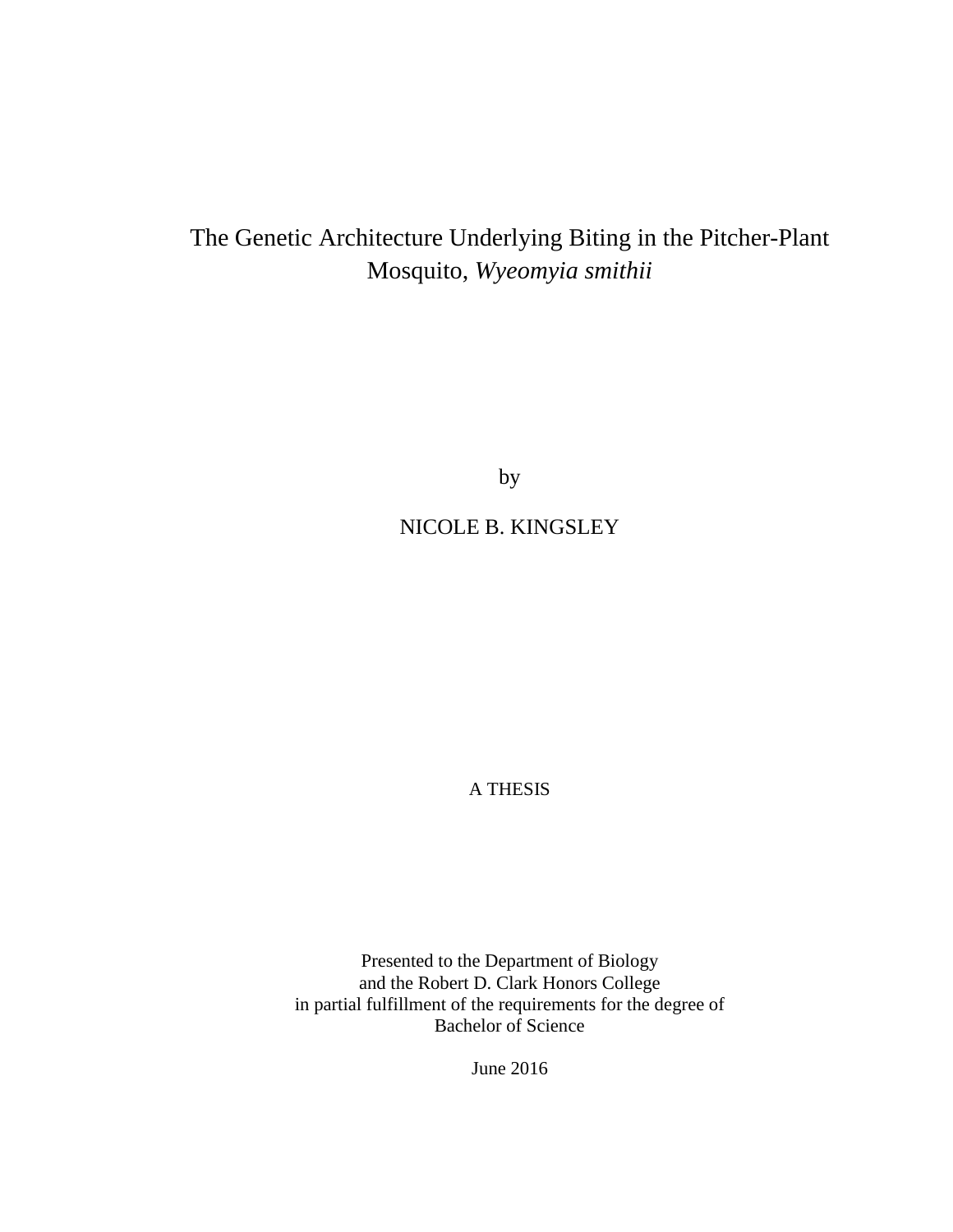#### **An Abstract of the Thesis of**

Nicole B. Kingsley for the degree of Bachelor of Science in the Department of Biology to be taken June 2016

Title: The Genetic Architecture Underlying Biting in the Pitcher-Plant Mosquito, *Wyeomyia smithii* 

**Approved:** *t.k;t,,,a·* **~#,IJ** *!.ll)* 

Christina Holzapfel, PhD

And

Approved William Practice, PhD

William Bradshaw, PhD

By taking multiple blood meals, a female mosquito is ideally suited as a vector for transmitting blood-borne diseases. With the ultimate goal of preventing pathogen transmission by mosquitoes, we determined the genetic architecture underlying blood feeding (biting) in *Wyeomyia smilhii.* We crossed an obligately non-biting northern population and a biting southern population of *Wj,eomyia smithii* and assayed the propensity to bite among the biting parent, Fl, F2, and backcross generations. A Joint-Scaling test revealed that the evolutionary transformation from a southern, bloodfeeding population to a northern, obligate non-biting population involved additive and dominance, but not maternal or epistatic effects. This result contrasts markedly with earlier findings in other phenotypes that epistasis plays a consistent role in the evolution

of seasonal adaptation in this species.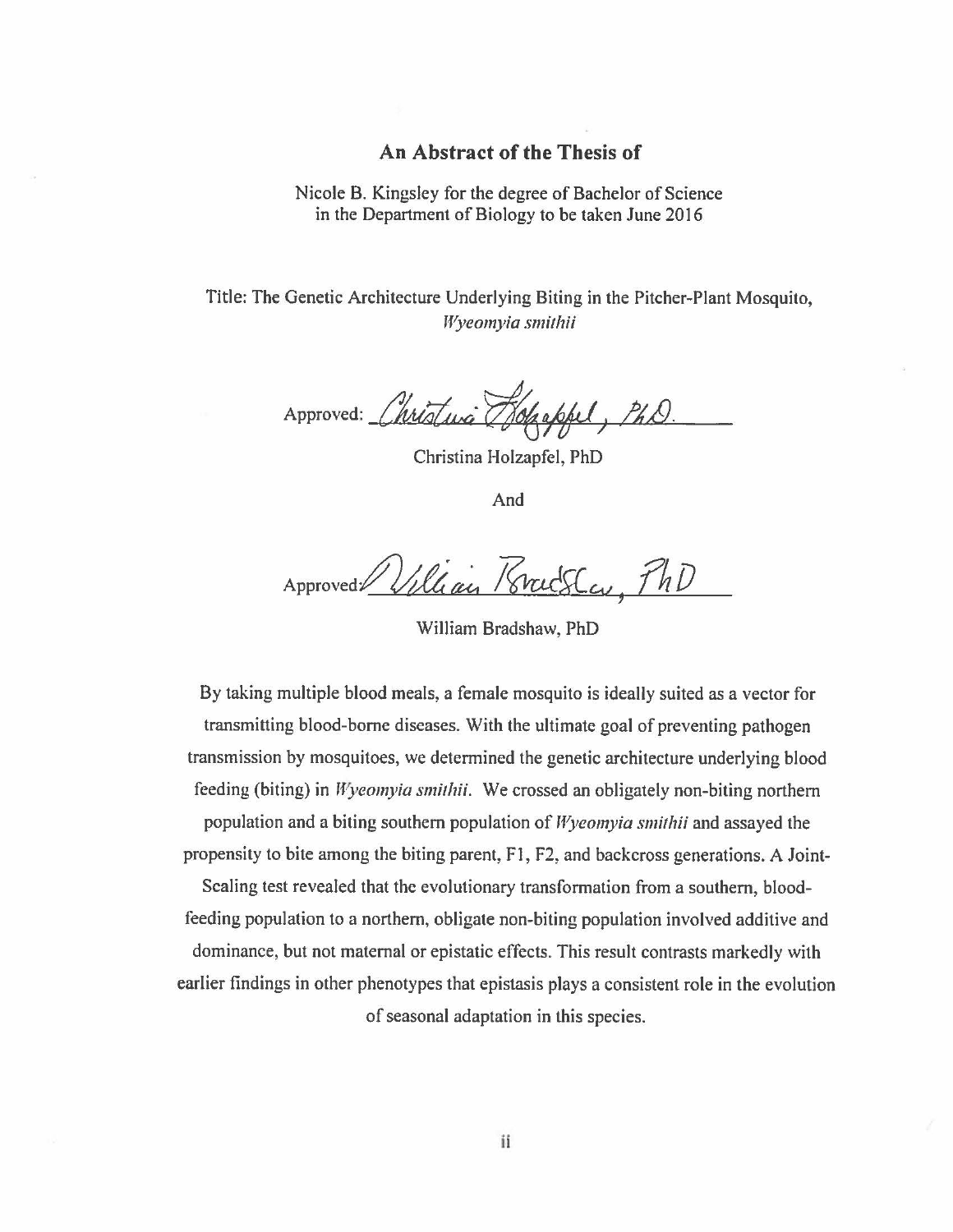## **Acknowledgements**

I would like to thank Bill Bradshaw, PhD; Chris Holzapfel, PhD; and Rudy Borowczak (PhD candidate) for guiding me through this experiment and the thesis process. Their instructions, recommendations, and encouragement have been an invaluable part of this work and my future research. I would also like to thank John Jorgensen for assisting in this experiment. Finally, I would like to thank my sister for ensuring that I maintained my sanity and health. Without her, I would not be who I am.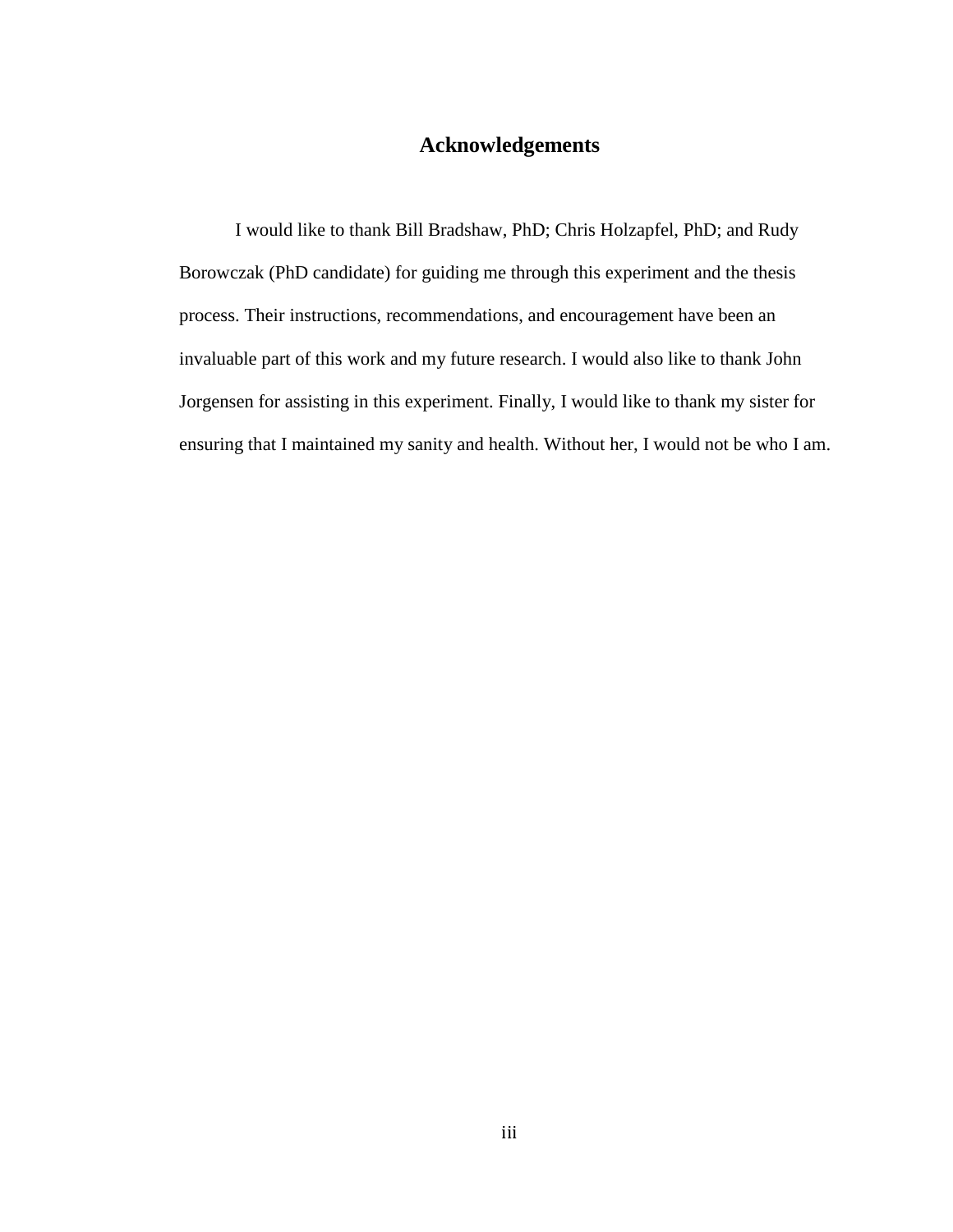# **Table of Contents**

| <b>Title Page</b> | $\mathbf{i}$ |
|-------------------|--------------|
| Abstract          | ii           |
| Acknowledgements  | iii          |
| List of Figures   | V            |
| Introduction      | $\mathbf{1}$ |
| Methods           | 6            |
| Results           | 11           |
| Conclusion        | 12           |
| Glossary          | 13           |
| References        | 16           |
|                   |              |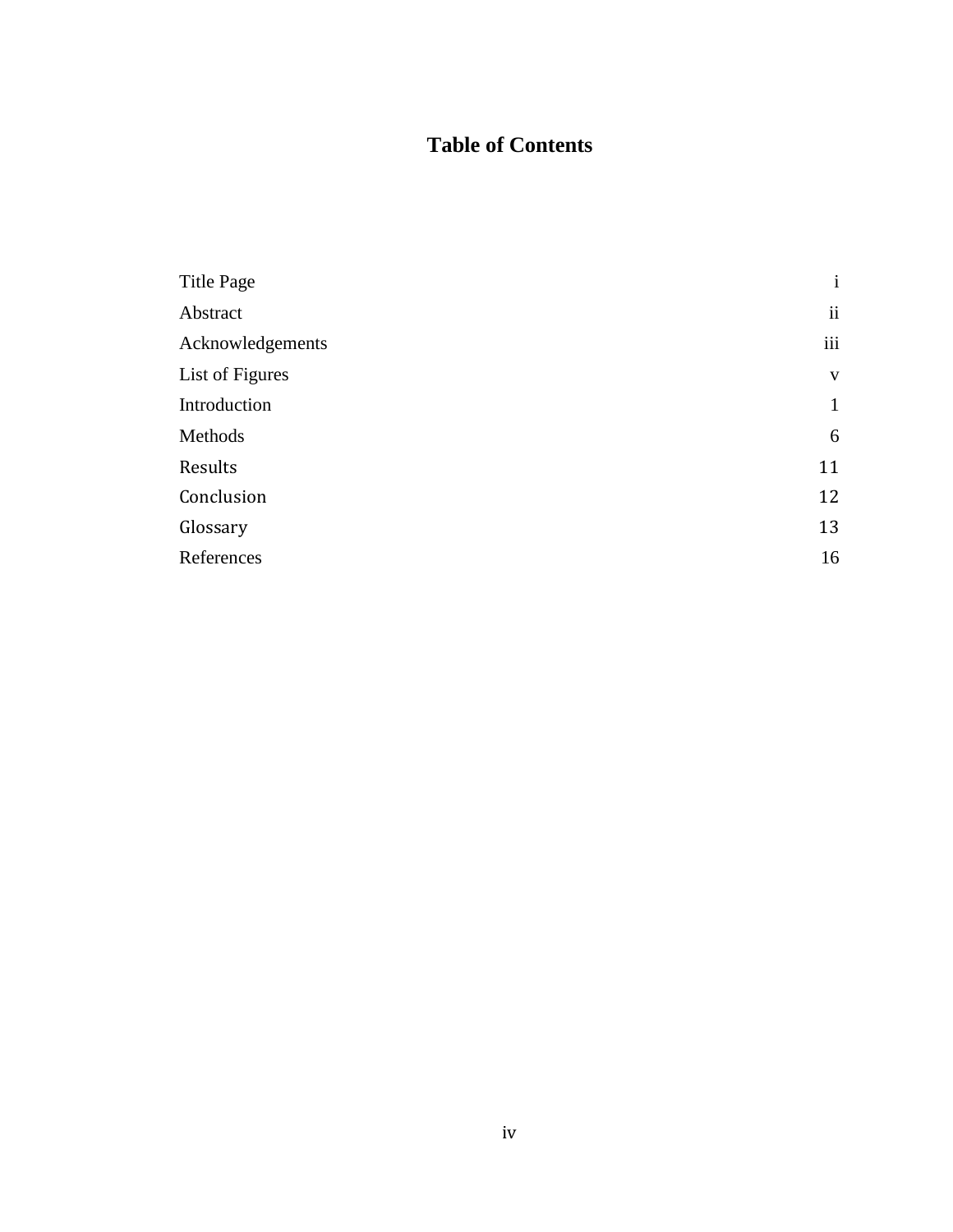### **List of Figures**

FIGURE 1: Map depicting the general range of *Wyeomyia smithii*. The region in blue indicates non-biting populations and the region in red indicates biting populations. The dashed line represents the 37th parallel.

FIGURE 2: Biting propensities during three generations of introgression and selection. The open circle shows the biting propensity of the parental population. The orange circles represent the expected decline in biting based on an additive genetic effects without selection, and the black circles represent the actual propensities during three generations of introgression. The graph shows a decline of approximately 66% in biting propensity each generation even under selection. Acknowledgements: Nicholas DePatie and Jackie Houser.

FIGURE 3: Example cage set up. Note the raisins on the top mesh surface, the *S. purpurea* leaf in the left corner and the pupae dish in the back right corner. The black dots are adults.

FIGURE 4: The northern x southern line cross design. Arrows labeled with  $\beta$  indicate the contribution of male genetics from a population. Arrows labeled with  $\varphi$  indicate the contribution of female genetics from a population. Unlabeled arrows indicate both male and female genetic contribution from a population.

FIGURE 5: Frequency of biting in the experimental generations. The dashed orange line represents the additive expectation. The open circle denotes the northern parent population, not included in the analysis because a frequency of zero biting precludes error estimation. The black circles and grey circle (F2) denote the actual generation frequencies  $\pm$  2SE.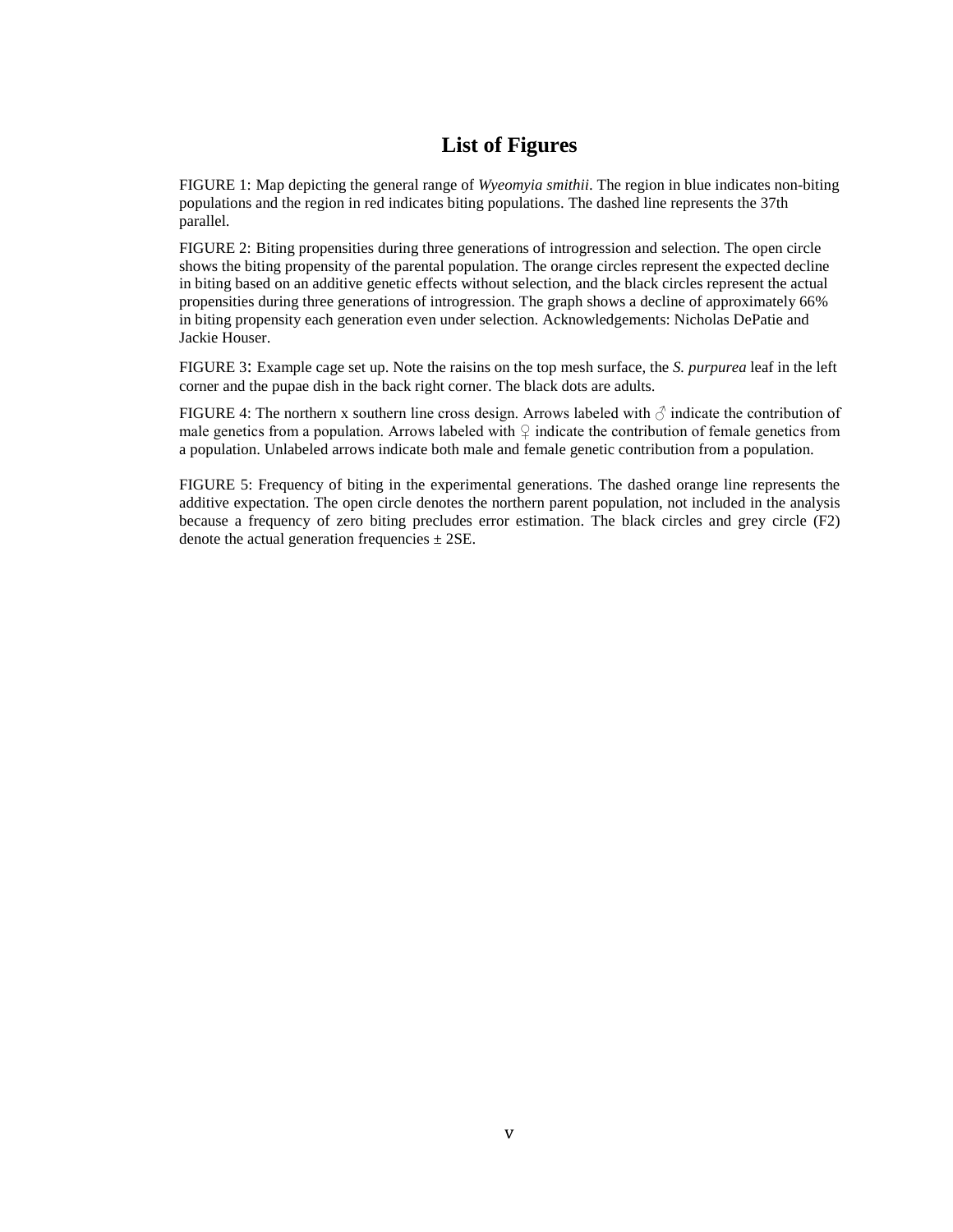#### **Introduction:**

The ability of mosquitoes to transmit diseases is dependent on a physiological mechanism enabling females of most species to take multiple blood-meals to complete ovarian maturation, especially vitellogenesis.<sup>1,2</sup> Effective transmission of pathogens occurs during the biting process when female mosquitoes inject saliva into the host prior to imbibing blood.<sup>1,3,4</sup> The saliva contains proteins that prevent blood clotting and reduce the sensation of the bite.<sup>3</sup> As a result, female mosquitoes can imbibe pathogens from the blood of one host and later transmit them to new hosts during successive blood-meals.<sup>1</sup> Throughout the world, mosquitoes transmit a wide range of pathogens from human diseases such as malaria, yellow fever, and dengue to domesticated animal diseases such as heartworm and equine encephalitis.<sup>1</sup> The destruction caused by the spread of these diseases amounts to approximately 1 million human deaths every year.<sup>5</sup> In 2010 malaria, a pathogenic protozoan, killed approximately 660,000 people, mostly in underdeveloped parts of Africa and Asia.<sup>6</sup> Severe dengue, caused by a *Flaviviridae* virus, is the leading cause of death among children in parts of Asia, Africa, and South America.7,8 The recent Zika virus outbreak, another member of *Flaviviridae*, is associated with an increase in the occurrence of fetal microcephaly (reduced brain development) likely due to the incorporation of the virus into the fetal genome.9,10 While mosquito-borne diseases are more prevalent in less-developed countries, they continue to be major issues in global health, requiring new methods to prevent the spread of both the diseases and their vector.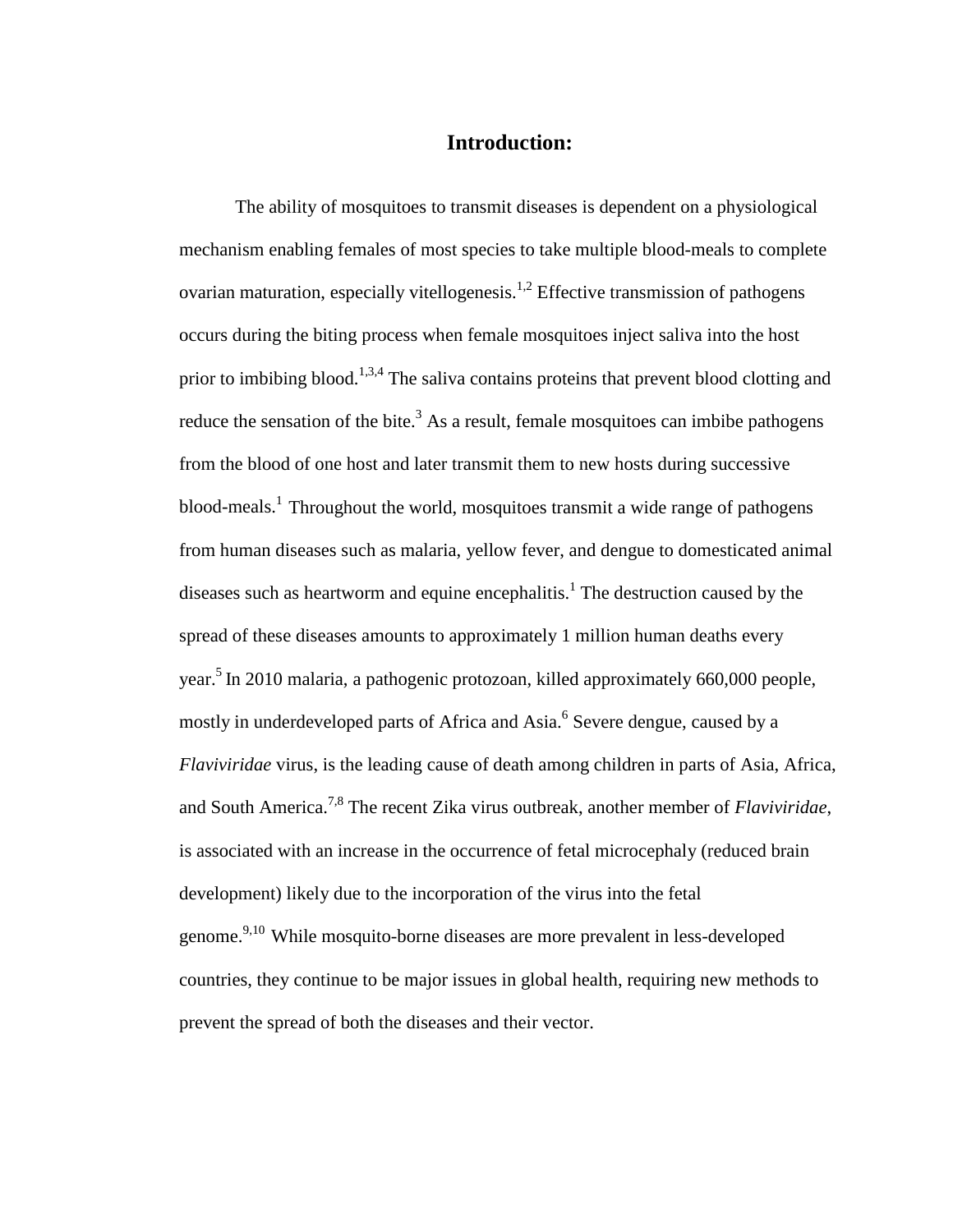Understanding the genetic basis for blood-feeding provides a novel avenue for interrupting the biting phenotype. With most mosquito systems, this research is impractical, if not impossible, as all females of a given species either require a bloodmeal for repeated ovarian cycles or obligately refrain from biting entirely. Only the pitcher-plant mosquito, *Wyeomyia smithii*, naturally exhibits the necessary variation in blood-feeding between geographically distinct but completely interfertile populations to conduct this research.<sup>11</sup> The range of *W. smithii* extends from the Gulf Coast of Florida, USA to Canada.<sup>11,12</sup> Previous research from our lab determined that the ancestral range of *W. smithii* was restricted by the presence of the Laurintide Ice Sheet approximately 25,000 years ago.<sup>13</sup> As the ice sheet receded, populations of *W. smithii* migrated northward.<sup>13,14</sup> The more ancestral southern populations found at low elevations below the 37th parallel display low propensities to bite (**Figure 1**). While they all lay the first batch of eggs without biting, a portion of the southern females require a blood meal for all subsequent batches of eggs. The populations north of the  $37<sup>th</sup>$  parallel and at high elevations in the southern Appalachians are obligately non-biting for multiple batches of eggs. Since *W. smithii* spend their pre-adult lives in the water-filled leaves of the purple pitcher-plant, *Sarracenia purpurea,* we use pitcher-plant leaves to replicate their natal habitat to stimulate egg-laying.<sup>12,15</sup> Using specialized climate-controlled rooms that vary heat, humidity, and light based on natural daily patterns, we can accurately replicate field conditions in the laboratory. The ability to replicate *W. smithii*'s environment under controlled conditions combined with the occurrence of both biting and obligate non-biting habits within a single species provides an ideal system for identifying the genetic architecture responsible for the biting phenotype in mosquitoes.

2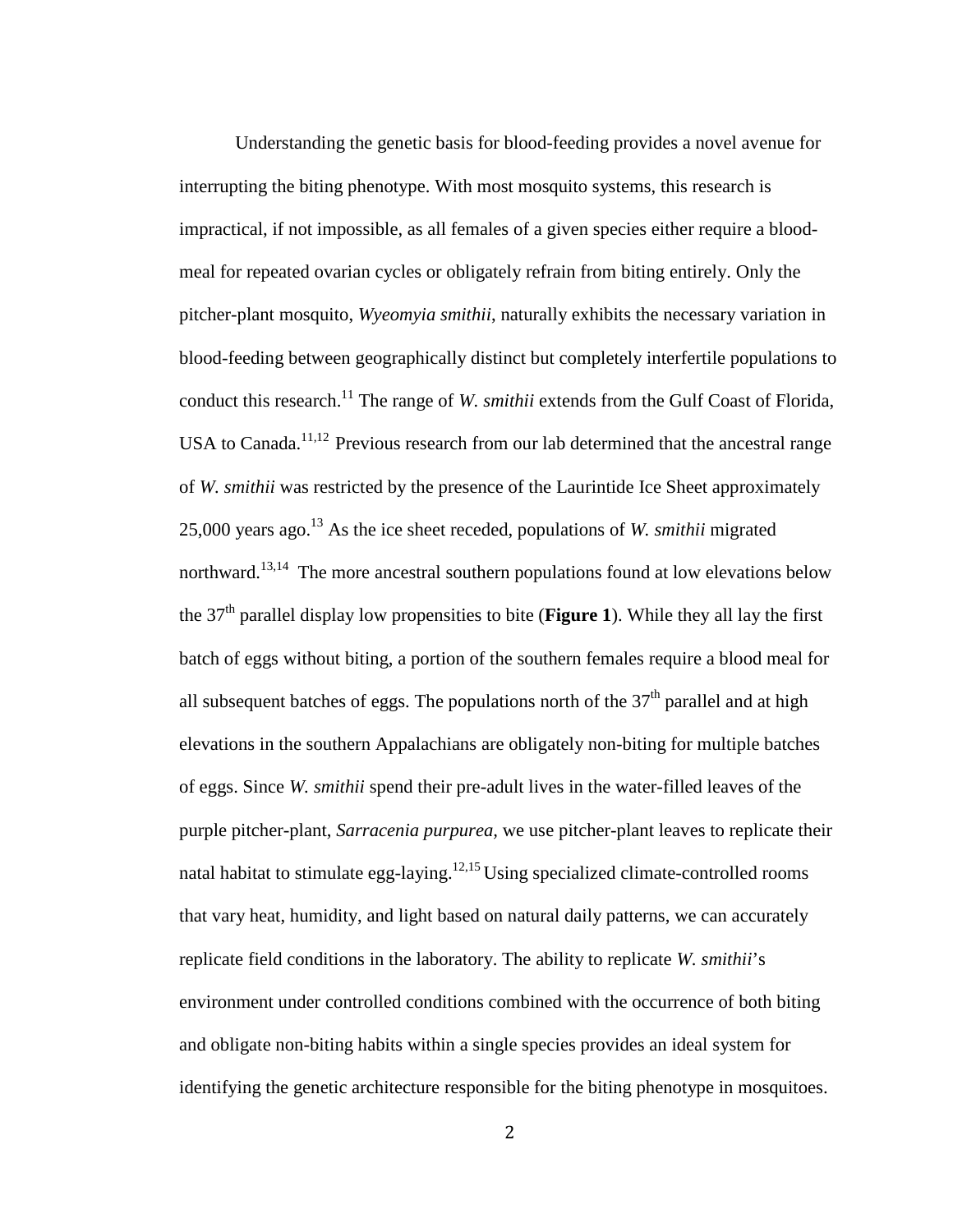

FIGURE 1: Map depicting the general range of *Wyeomyia smithii.* The region in blue indicates non-biting populations and the region in red indicates biting populations. The dashed line represents the 37th parallel.

Initially, the heritable basis of the biting phenotype was verified by selecting for vicious biting from a natural southern population with a low propensity to bite. Initially, 20% of the females bit in the original Florida population. The propensity increased to over 80% of the females after fourteen generations of selection for biting. This response to selection demonstrated that the biting mechanism is genetically based and highly heritable.

In an attempt to isolate the biting genes in a non-biting genetic background, the biting phenotype from a southern population was introgressed into a non-biting northern population. Southern biting females were released into a cage with only northern males. From their offspring, only the biting females were used to produce the next generation, again by crossing with northern males. Following this scheme, the portion of the genes from the northern population would increase and the portion from the southern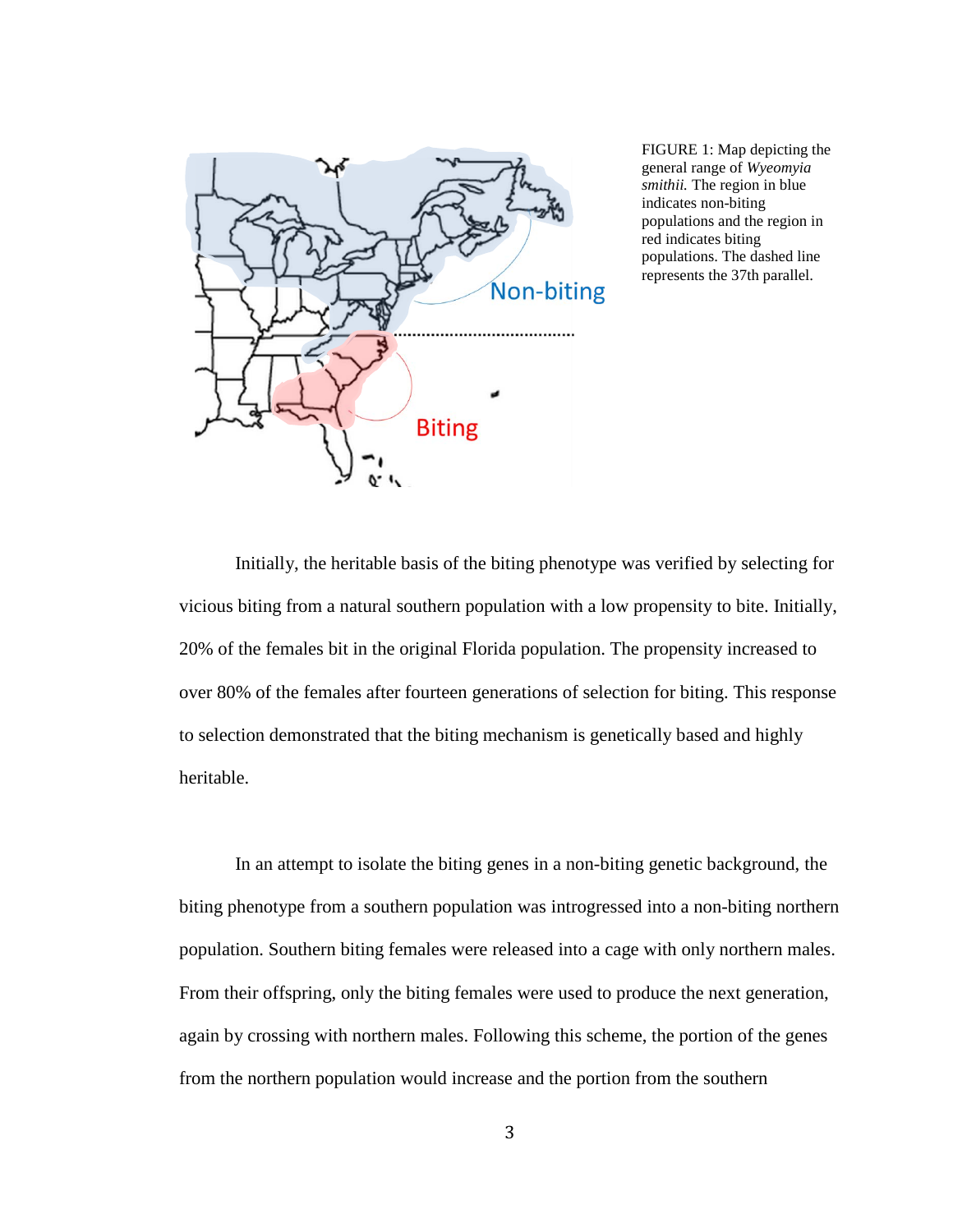population should decrease until only the biting genes and a small number of tightly linked genes remained in an otherwise northern genetic background. Under an additivity model in which alleles within a locus act independently, and without selection, propensity to bite would be expected to decline by half each generation. However, despite selection, the biting phenotype was lost more quickly than expected, by approximately 66% each generation (**Figure 2**).

From the introgression data, we hypothesized that non-additive genetic effects, such as maternal effects, dominance, and epistasis, may play a role in the genetic architecture underlying biting. Maternal effects are phenotypic responses in the offspring that are affected by the genetic code of the mother. For example, in *Drosophila,* a hormonal cascade for proper body segmentation during development is initiated by hormones from the mother.<sup>16</sup> Dominance is defined as the interaction of different alleles within a locus such that in the heterozygote, one allele has a greater effect on the phenotype than the other allele. Epistasis is the interaction of alleles between loci, also commonly referred to as gene-gene interaction. Epistatic effects occur when multiple genes interact to produce a particular trait.

To test our hypothesis, we employed a quantitative genetic approach using line crosses between a northern nonbiting population and a southern biting population. The line cross design generated multiple lines of descent with varying degrees of relatedness to reveal the additive, dominance, maternal, or epistatic effects on the evolution of biting.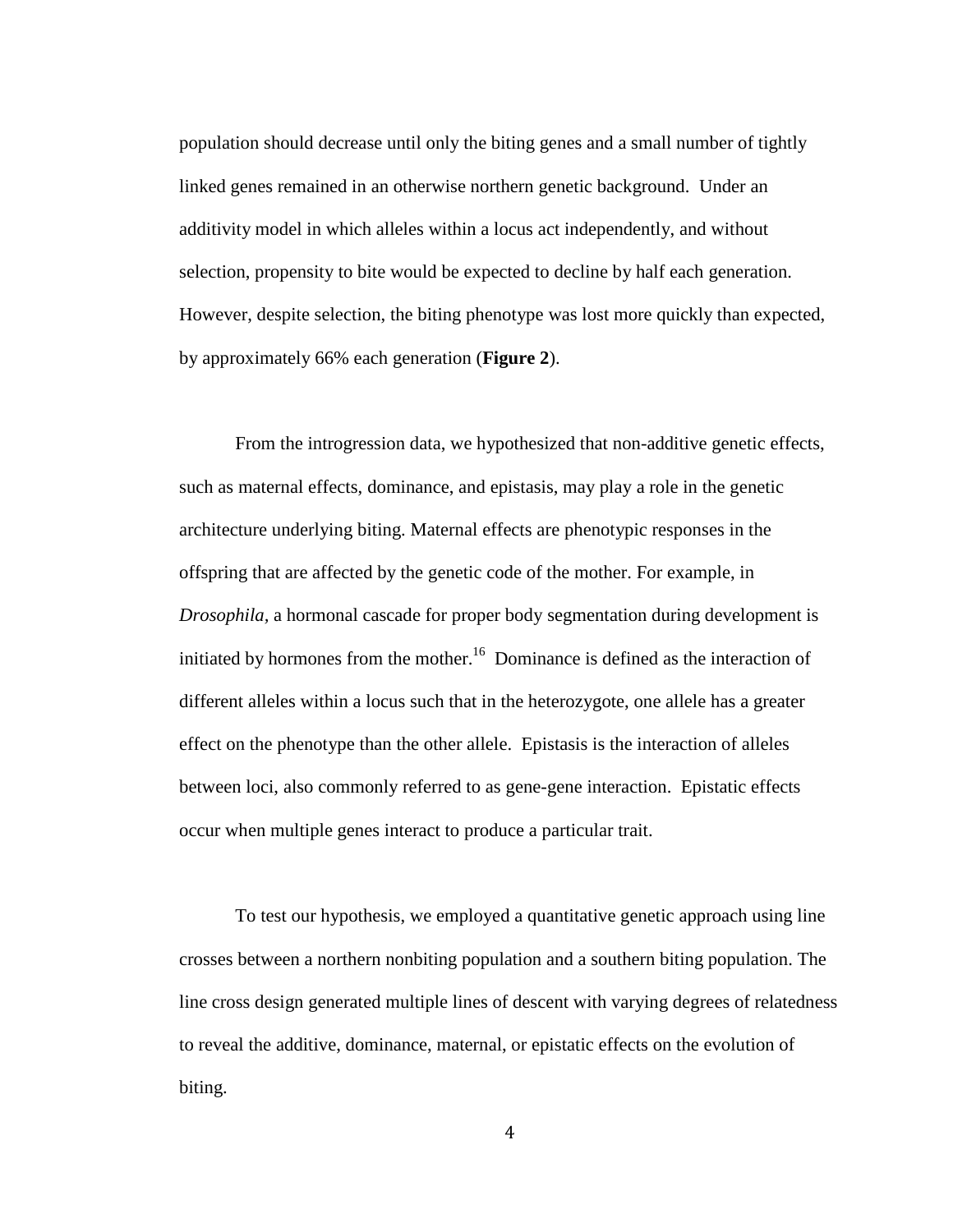

Introgression Biting Propensities

FIGURE 2: Biting propensities during three generations of introgression and selection. The open circle shows the biting propensity of the parental population. The orange circles represent the expected decline in biting based on an additive genetic effects without selection, and the black circles represent the actual propensities during three generations of introgression. The graph shows a decline of approximately 66% in biting propensity each generation even under selection. Acknowledgements: Nicholas DePatie and Jackie Houser.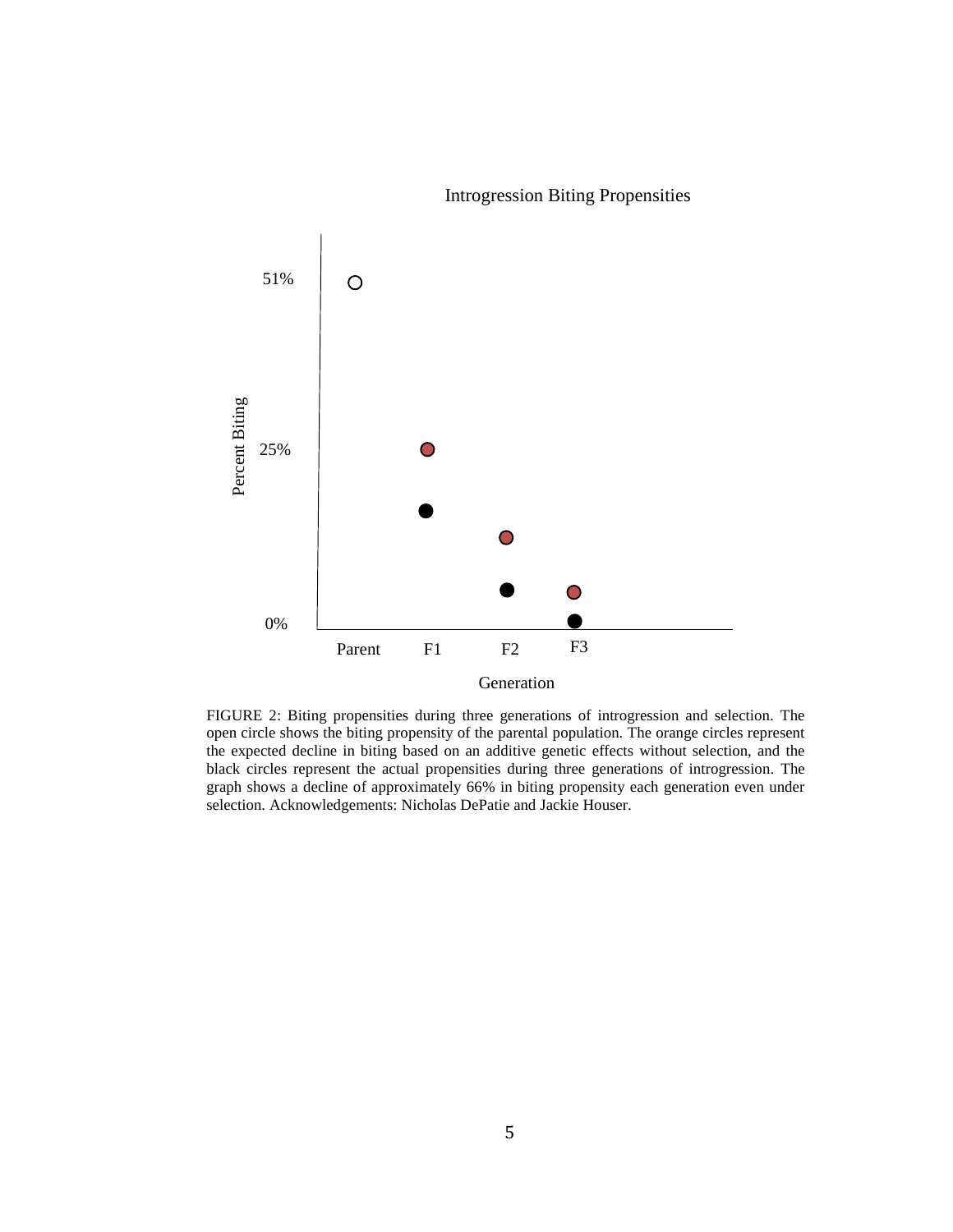#### **Methods:**

All populations were reared using a standard rearing protocol. The parental populations while in the larval stage were kept in diapause in a short-day room under a light-dark cycle of L:D = 8:16 hours at 21°C, and fed *ad lib* larval food (ground brine shrimp and gerbil food suspended in tetracycline-treated water) every week. Thirty-five larvae were kept in 150 x 25 mm petri dishes. To stimulate resumed development, the larvae were placed in a long-day room with a L: $D = 18:6$  hours. This amount of light is interpreted by all populations of *W. smithii* as an unambiguous long-day, triggering the resumption of development.12 Additionally, the long-day room features a temperature and humidity cycle that mimics the pattern of a summer day. The room fluctuates the temperature following a smooth sine wave with a maximum of  $35^{\circ}$ C and a minimum of 12°C that lags behind the light cycle by 3 hours. Relative humidity was programmed for a constant 80% and varied from 75-100% in the room. Humidity was likely higher in



FIGURE 3: Example cage set up. Note the raisins on the top mesh surface, the *S. purpurea* leaf in the left corner and the pupae dish in the back right corner. The black dots are *W. smithii* adults.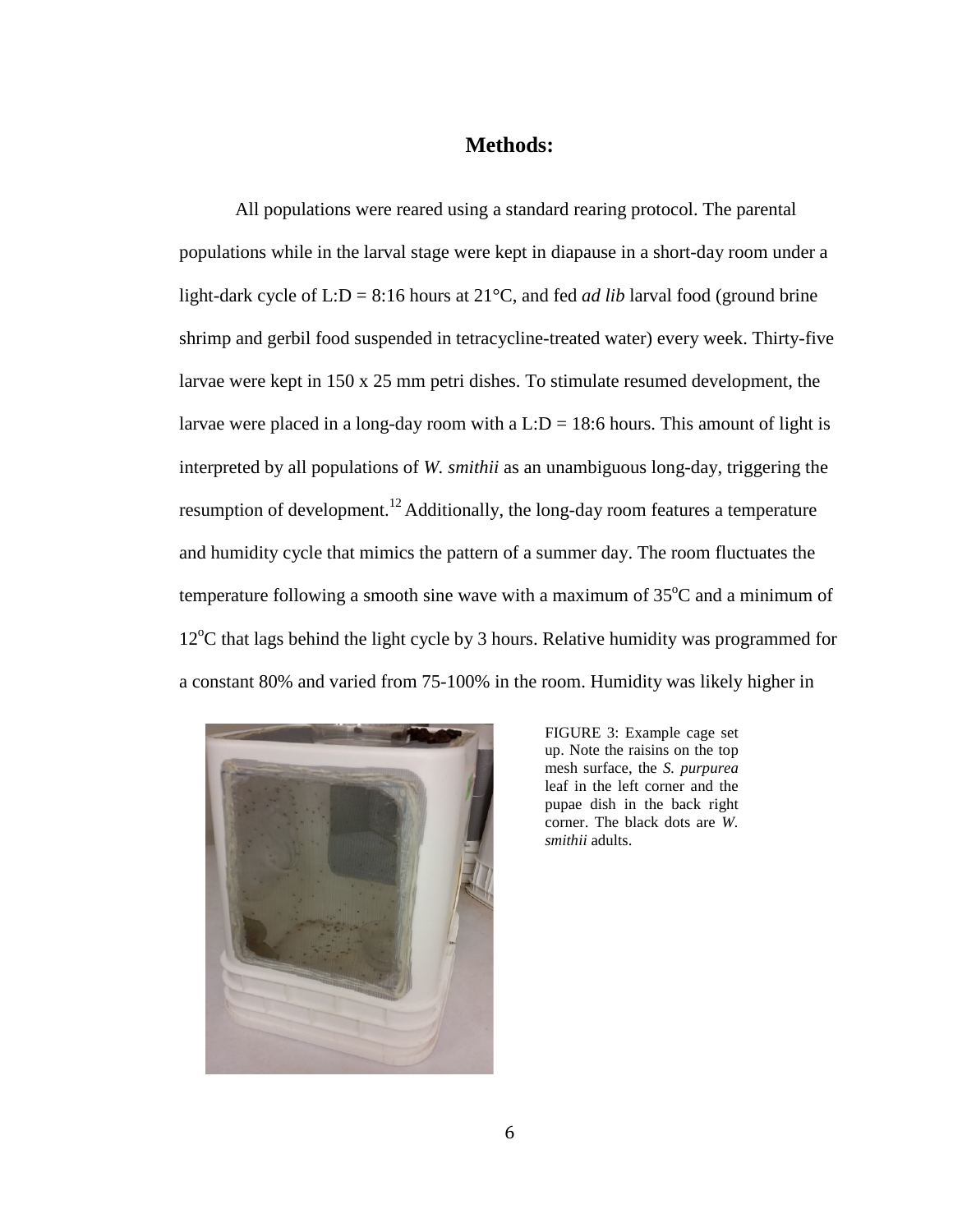the adult cages, since they were maintained with a water-soaked absorbent cage bottom and experienced reduced air circulation.

While exposed to long days, the larvae were fed on a weekly basis as described previously. After approximately two weeks, the larvae began to pupate. The pupae were collected from the larval dishes every Monday, Wednesday, and Friday. The pupae were separated by sex, counted, and then placed into 75 ml pupal dishes with distilled water at a density of fifty per dish. After four days, pupae with darkening under the dorsal region of the cuticle caused by wing development were ready to emerge as adults (eclose). These pupae were placed into the appropriate adult cage. The discarded pupal cuticle (exuviae) were collected every Monday, Wednesday, and Friday. The sex ratio of the mosquitoes in each cage was determined from the collected exuviae. The adult cage (**Figure 3**) was constructed from a 15 L food-safe bucket. The cage was fitted with two mesh sides and a mesh top to easily observe mosquitoes. Two fabric tubes were attached to the other sides to allow access into the cage while preventing mosquitoes from escaping. The bottom of the cage was removable to facilitate egg collection and lined first with food-safe paper towels and second with a sheet of Whatman 3 mm chromatography paper to facilitate collection of any eggs laid on the cage floor. Water was then added to the cage bottom to maintain humidity in the cage. A freshly opened leaf from the host plant was placed in each cage to stimulate the females to lay eggs. Approximately twenty grams of partially rehydrated raisins were placed on top of the cage as an adult carbohydrate source.

7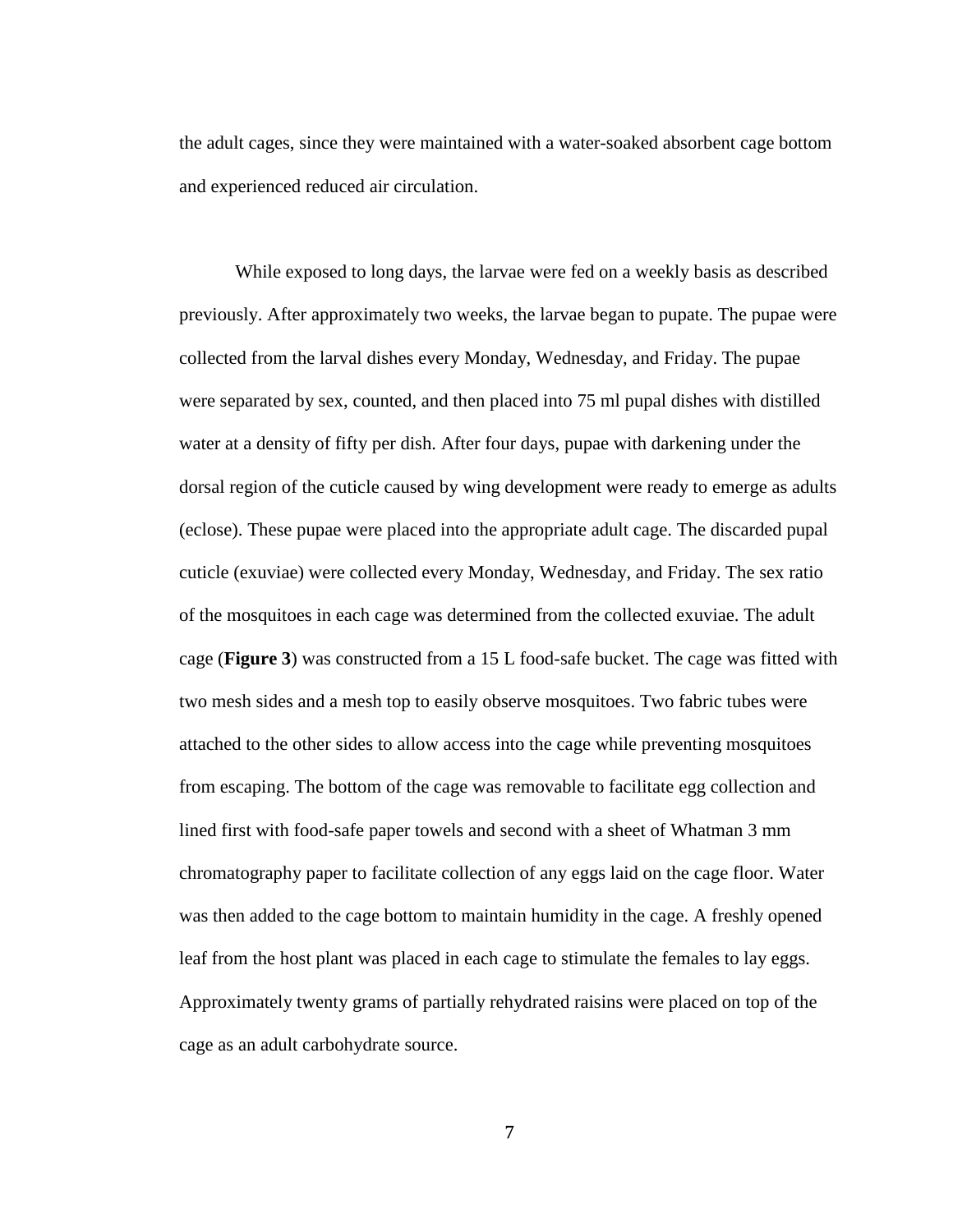Every Monday, Wednesday, and Friday the eggs were collected into a large petri dish (source dish) and labeled appropriately with the population and date of collection. The number of eggs was counted by visual inspection, before the source dish was stored in the short-day room. After five days the hatched larvae were collected from the source dish and placed in groups of thirty-five into clean dishes with 1.08x10-1 mg/ml tetracycline water and dilute larval food. These dishes were labeled with the population and the date of egg collection. The larvae were stored on short days until the parental generation stopped laying eggs. During storage, the larvae were fed ad lib larval food weekly. After egg laying and hatching were complete, the larvae were randomized by



FIGURE 4: The northern x southern line cross design. Arrows labeled with  $\delta$  indicate the contribution of male genetics from a population. Arrows labeled with  $\varphi$  indicate the contribution of female genetics from a population. Unlabeled arrows indicate both male and female genetic contribution from a population.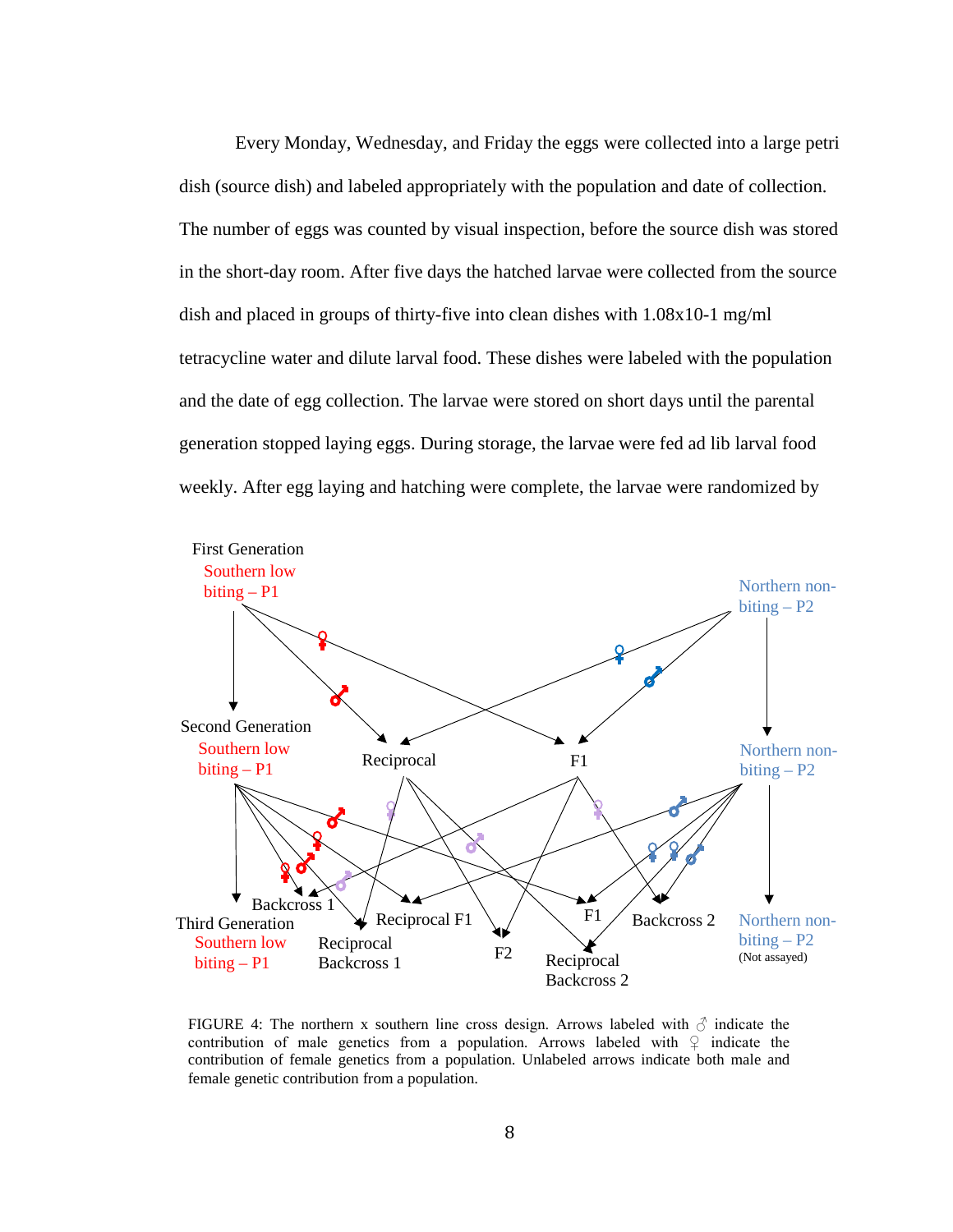combining all the dishes in a large pan and then haphazardly redistributing the larvae into new dishes to prevent selection by age. After randomization, the generation was transferred to the long-day room to stimulate resumed development. The resulting adults were used to produce the next generation.

The line crosses involved two generations following the standard mosquito rearing protocol to produce the eight experimental populations (third generation) to assay for biting propensity. The specific crosses (**Figure 4**) were achieved by examining individual pupae for sexually dimorphic features to separate based on sex. The final generation was raised following the standard mosquito rearing protocol with two modifications: a biting assay was conducted and eggs were not collected. An anaesthetized host (*Rattus norvegicus*) was offered for fifteen minutes between 1200 and 1400h every Monday, Wednesday, and Friday. The biting females, defined as having blood apparent in the abdomen, were counted and discarded. Propensity to bite was scored as:

# $p = b \div n$

In the equation,  $p$  is the propensity to bite,  $b$  is the number of eclosed females that bit, and *n* is the total number of eclosed females. We then used the Joint-Scaling test to sequentially determine the role of additive, dominance, maternal and epistatic effects based on the biting propensities of the eight crosses.<sup>14,17,18</sup> The Joint-Scaling test evaluates the goodness of fit between the data and progressively more complicated models of genetic architecture.<sup>18,19,20</sup> It uses propensity and error variances as input.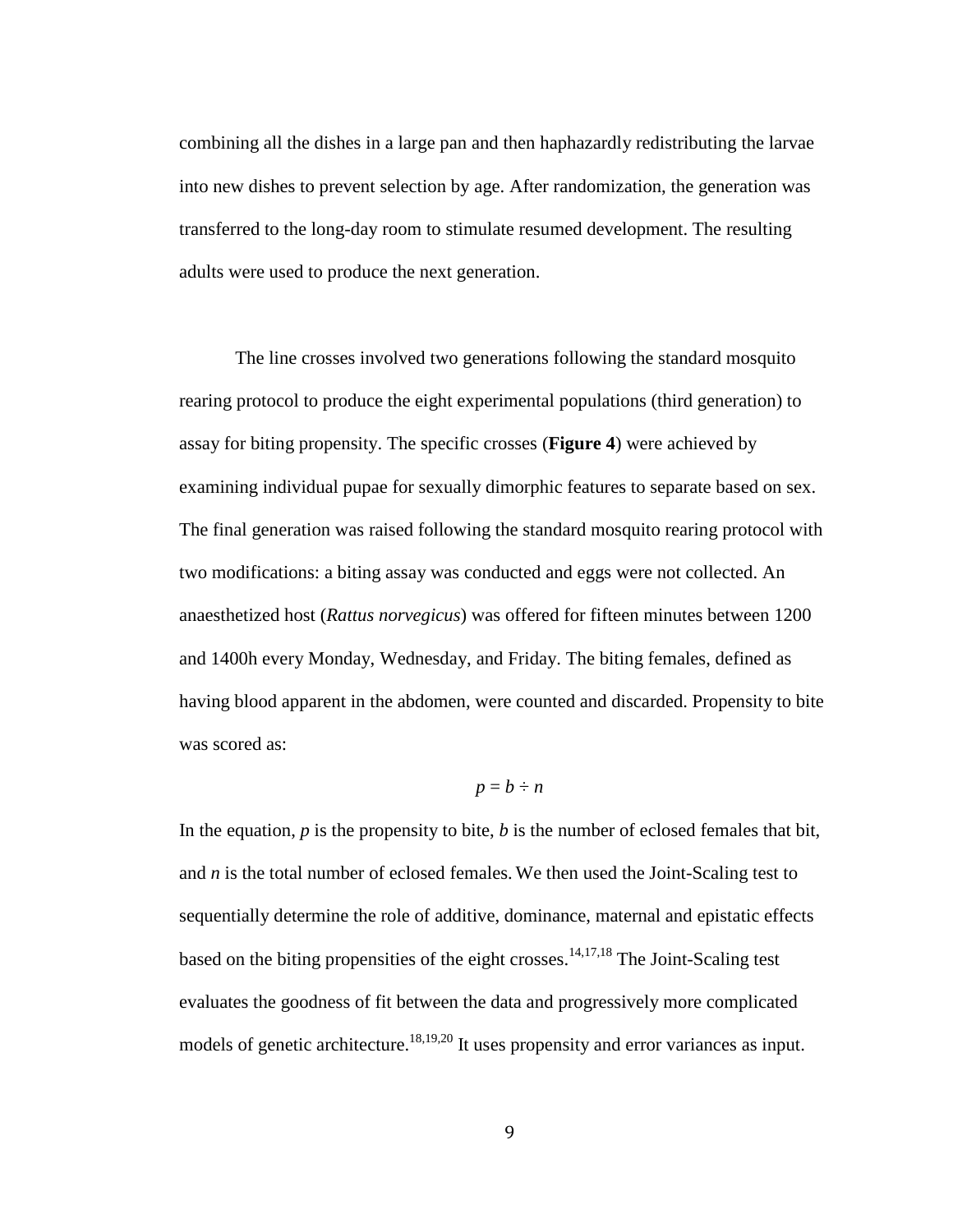After confirming sufficient sample size to use the normal approximation for a binomial sample, the error variance of the frequency,  $p$ , was calculated as:  $21$ 

Error variance 
$$
(p) = p(1-p)/n
$$

In the equation,  $p$  is the propensity to bit and  $n$  is the total number of eclosed females. The Joint-Scaling test uses the  $\chi^2$  statistic to test goodness of fit for a given model of genetic effects. A significant  $\chi^2$  indicates that the model is not sufficient to explain differences among the descendent generations and a non-significant  $\chi^2$  value indicates that the model is sufficient. The models we used were designed in a cumulative fashion, such that we move from an additive model to an additivedominance model and so on. We would not discard the previous term because we would not have sufficient information to determine that it did not have a role, only that it alone was not sufficient. After evaluating a given model, the Joint-Scaling test has the power to determine significance of the separate components of that model.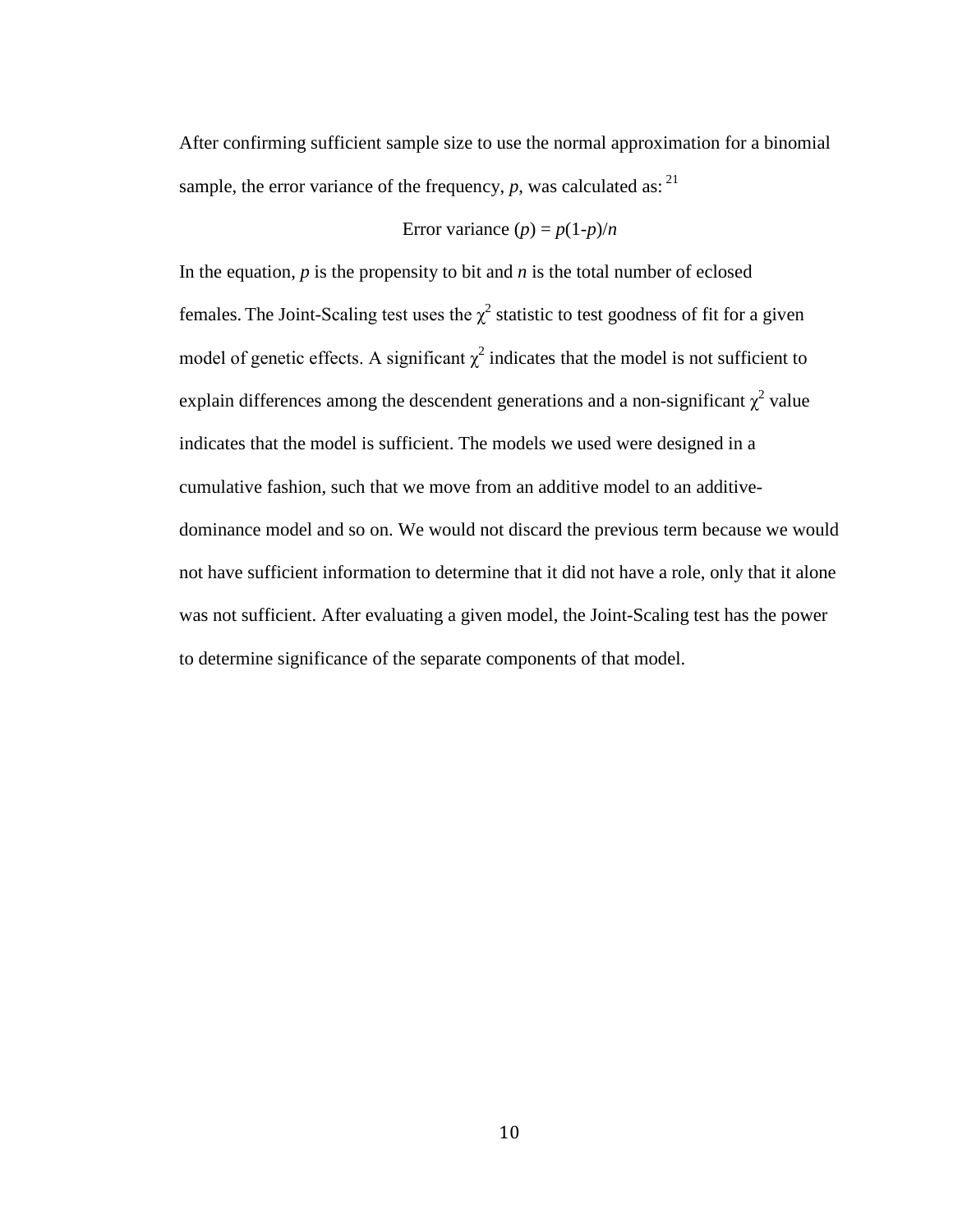# **Results:**

Propensity to bite ranged from zero in the northern (P2) population to 0.375 in the southern population. The Joint-Scaling test rejected an additive model ( $\chi^2$  with 25.962 df = 4;  $P < 0.05$ ) and accepted an additive-dominance model ( $\chi^2$  with 3.173 df = 3;  $P = 0.366$ ). The departure from the additive expectation was especially apparent in the F1 and first back-cross (BC1) generations (**Figure 5**).



Linecross Biting Propensities

FIGURE 5: Frequency of biting in the experimental generations. The dashed orange line represents the additive expectation. The open circle denotes the northern parent population, not included in the analysis because a frequency of zero biting precludes error estimation. The black circles and grey circle (F2) denote the actual generation frequencies  $\pm$  2SE.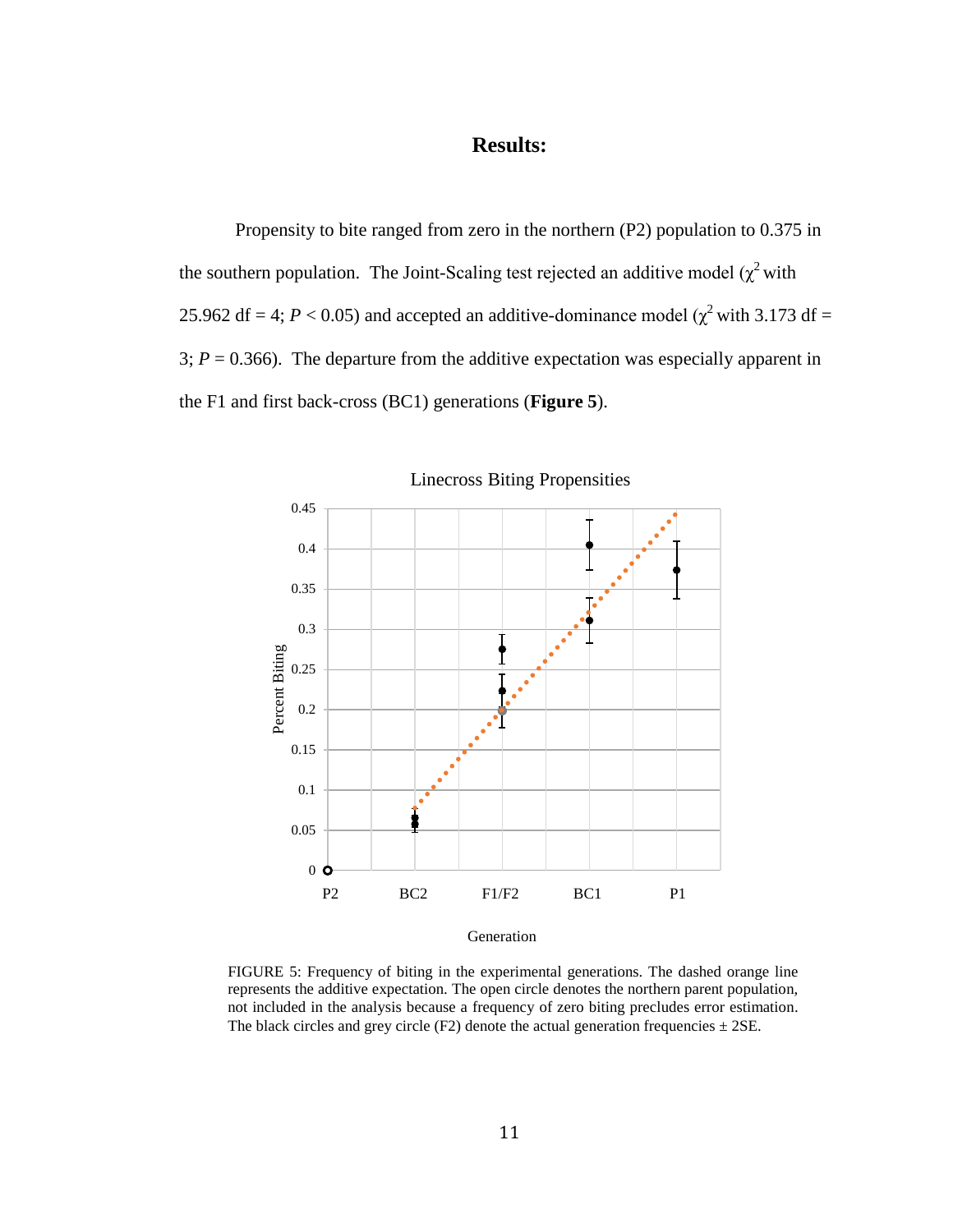#### **Conclusion:**

We found that the additive-dominance model was sufficient to describe the data. In other words, the genetic difference between the northern non-biting population and the southern biting population is explained by an additive-dominance effect. Finding an additive-dominance result indicates that the genetic difference between the two populations likely involves multiple alleles at one or more loci, but provides no evidence for allelic interaction among loci (epistasis). This result stands in marked contrast to the evolution of diapause and its photoperiodic control. Despite variation over the same geographic range, differences in these seasonal traits could only be explained by invoking epistasis. $14,17,18$ 

The apparent absence of gene-gene interactions in the genetic architecture underlying the phenotypic variation in biting means that determining the actual genes involved in the evolutionary transition from a blood-feeding to an obligate non-bloodfeeding lifestyle should be a straightforward task. Unlike research on other preventative methods, we have evidence from the life-history of naturally evolved populations that targeting these genes can create a highly-specific and effective method for preventing mosquito-borne disease transmission without changing the fitness of mosquito populations.22

12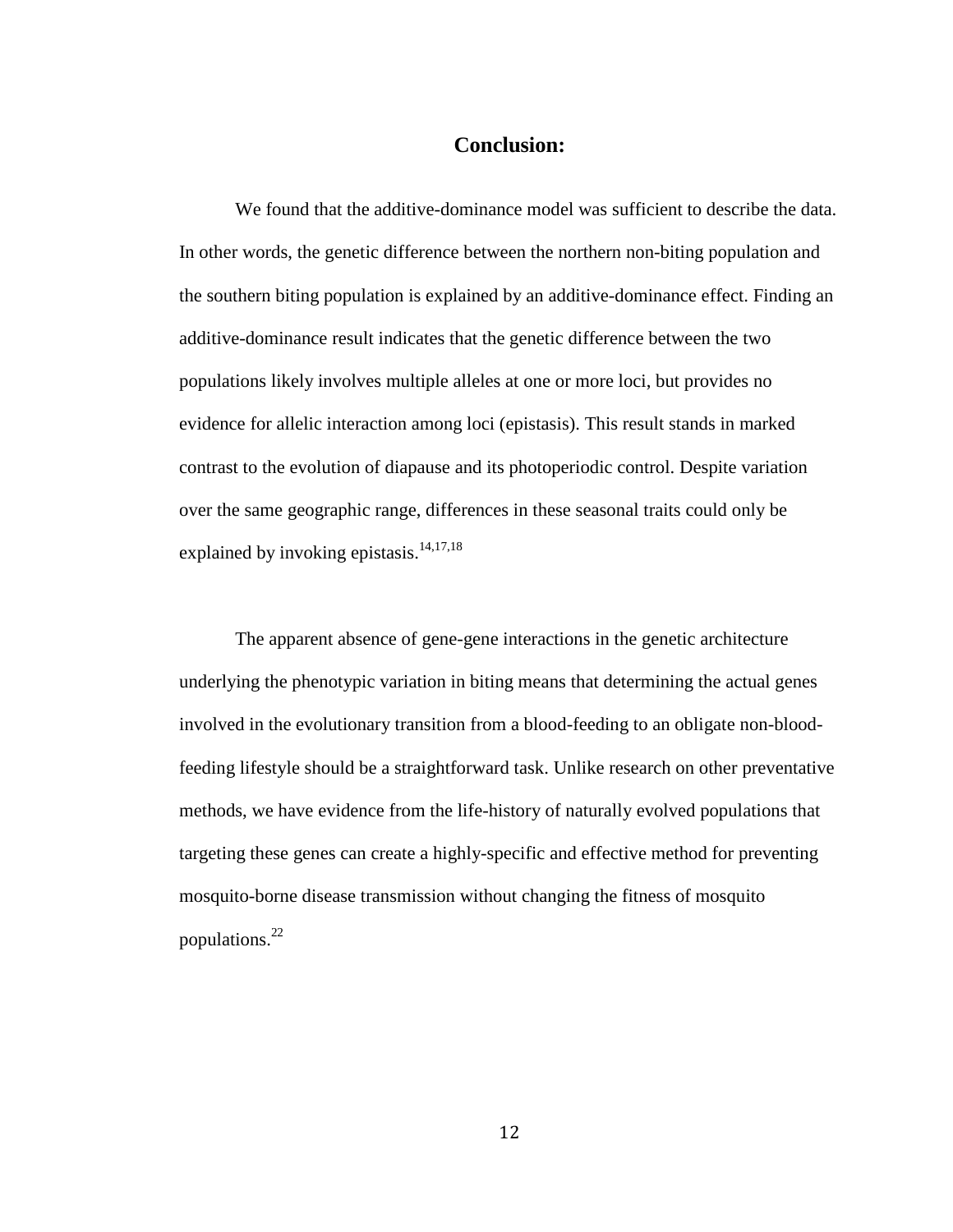#### **Glossary:**

**Additivity:** The independent expression of alleles at a single locus of a diploid organism.

**Cell**: The basic functional unit of life which essentially acts as a membrane bound reaction container.

**Chromosome**: A relatively organized unit of DNA stored in a cell.

**Diapause**: Suspension of development. In *W. smithii,* diapause is initiated under short day length conditions and terminated after a particular amount of long day exposure (which varies across populations based on latitude and altitude).<sup>12,14,17</sup>

**Diploid**: Organism with two copies of each chromosome.

**DNA** (**Deoxyribonucleic acid**): The storage molecule containing the blueprints (genes) found in all living organisms.

**Dominance**: Interaction between alleles at a single locus of a diploid organism in which the heterozygote phenotype is biased towards one of the homozygotes.

**Dorsal**: The orientation referring to the back or upper side of a given organism or specimen.

**Eclose**: The emergence of an arthropod from the pupal cuticle.

**Epistasis**: The interaction between alleles at two or more loci of a diploid organism.

**Eukaryote**: A group of organisms all characterized by containing a membrane bound nucleus and numerous organelles within its cell or cells.

**Exuvia** (plural exuviae): The exoskeleton from the pupal life stage of a mosquito. **Gametes**: Specialized haploid cells (eggs and sperm) for reproduction produced by sexually-reproducing, diploid organisms.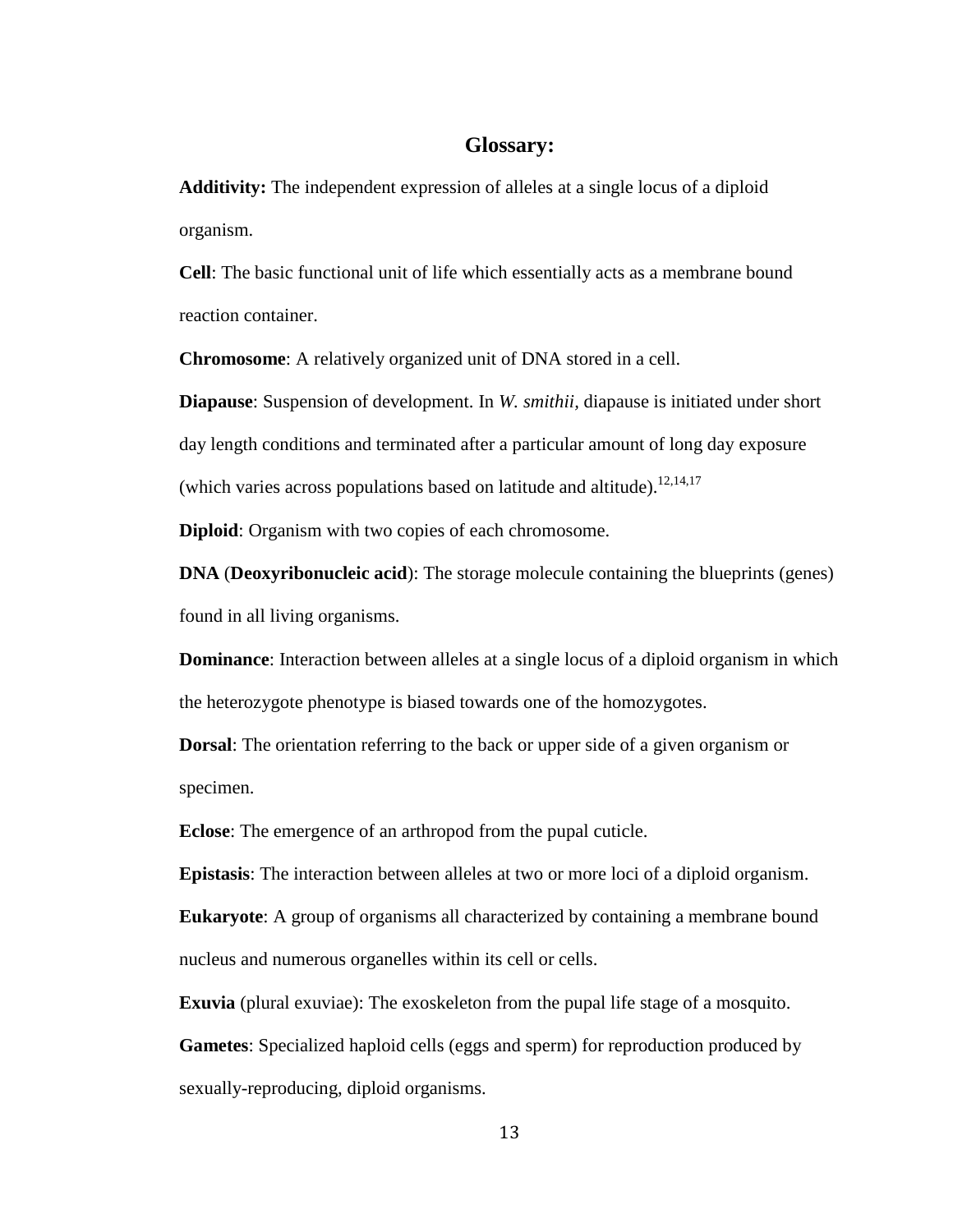**Gene**: A region of the DNA that encodes for a functional RNA or protein. A gene is also considered the basic unit of heredity.

**Genetics**: The study of genes, heredity, and genetic variation of life.

**Genetic variation**: The measure or existence of multiple alleles of genes in a population.

**Genome**: The entire set of DNA found in an organism.

**Genotype**: The allele or alleles an organism possess for a given gene.

**Haploid**: An organism with one copy of each chromosome.

**Heredity**: Passing genetically based characteristics to subsequent generations.

**Introgression**: The movement of a gene or trait from one gene pool to another through repeated backcrossing hybridization.

**Larva** (**plural larvae**): The juvenile stage of many insects including mosquitoes. The larval stage may involve several developmental stages (instars) between molts.

**Linkage**: Genes are said to be linked when they tend to be associated with each other in successive generations (do not segregate randomly during meiosis). Generally this phenomenon is due to the proximity of two genes on the same chromosome.

**Locus** (**plural loci**): A physical location on the DNA.

**Meiosis**: A process undergone by diploid cells to generate haploid gametes.

**Nucleus**: A membrane bound organelle found in eukaryotes for storing DNA in a cell.

**Oocyte**: An immature egg cell.

**Organelle**: A membrane bound compartment in a cell with a particular function, such as storage, processing, or molecular digestion.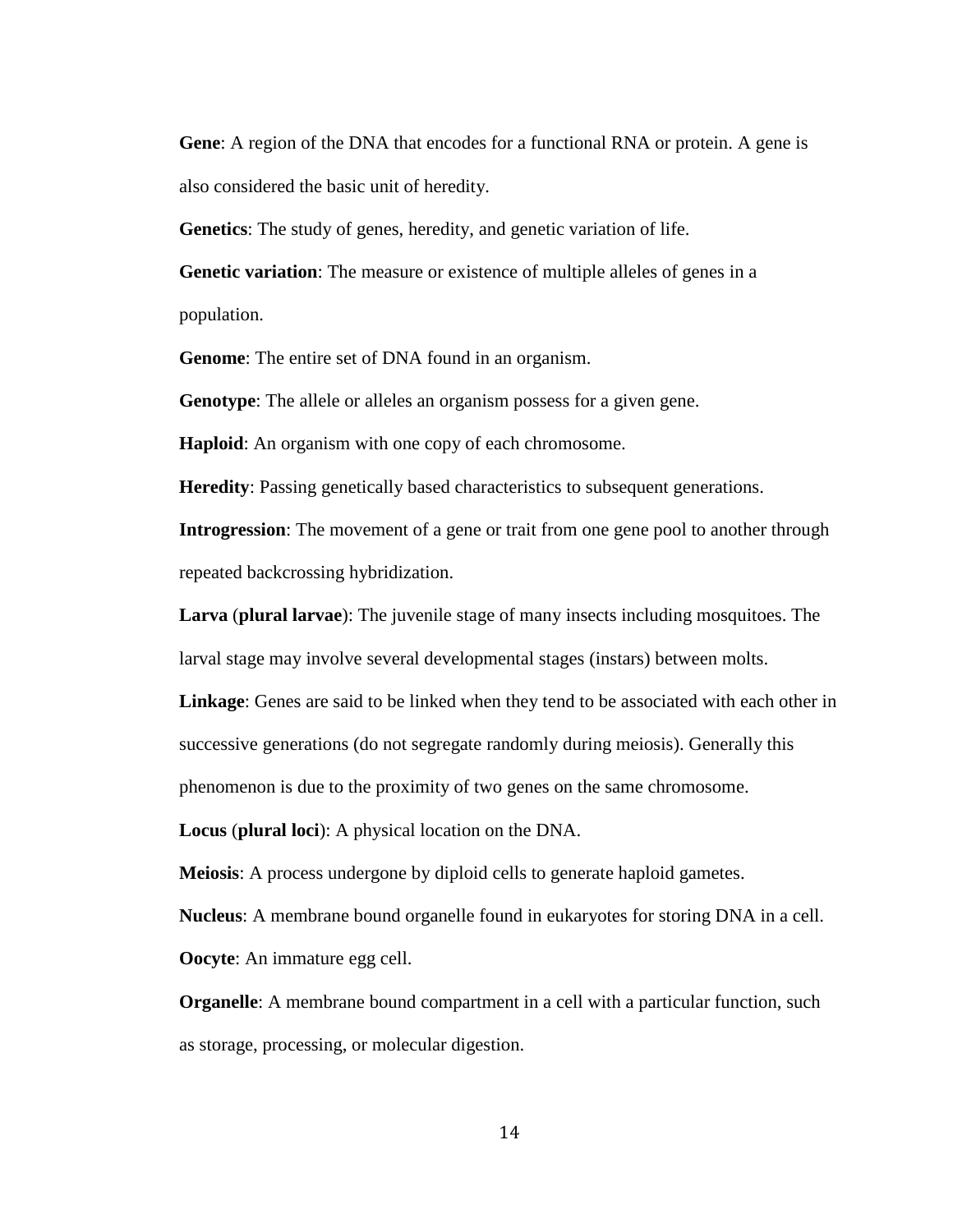**Organism**: A life form of one or more cells that maintains several key processes such as energy transfer, growth, and reproduction.

**Phenotype:** The expression of a genotype or genotypes under the influence of the environment.

**Photoperiodism:** The ability to use light cues to trigger physiological events.

**Population**: A group of interbreeding individuals of the same species in a given area.

**Propensity:** In the present context, it is the percentage of females in a population that take a blood meal.

**Protein:** Functional molecules of the cell composed of amino acids that are encoded in the DNA and responsible for a large portion of the structure and function of organisms. **Protozoan:** A group of motile, single-celled organisms with a membrane-bound

nucleus (eukaryotic organisms).

**Pupa** (plural pupae): The life stage generally associated with metamorphosis. In mosquitoes, pupae are the last pre-adult stage during which larval structures are broken down and adult structures are assembled.

**Quantitative genetics**: The genetics of generally continuous phenotypes that are due to the expression of a number of different genes.

**RNA** (**Ribonucleic acid**): A multifunctional molecule performing tasks such as protein synthesis, structure, and transport. RNA also acts as the transfer template for turning information in genes into proteins.

**Vitellogenesis**: The production and deposition of yolk (nutrients) into the oocyte. **Ventral**: The orientation referring to the underside or abdominal side of a given organism or specimen.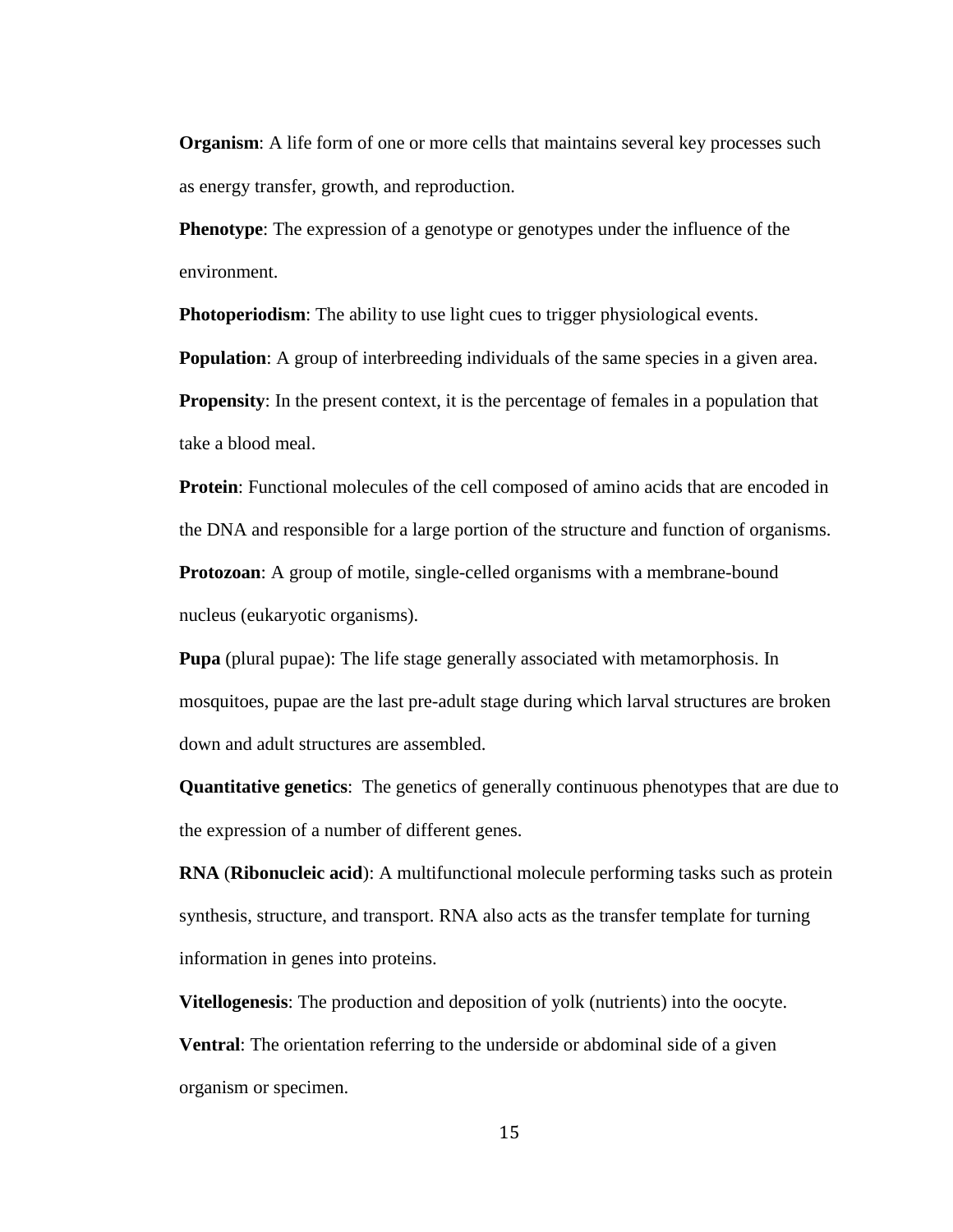#### **References**

- 1. Mattingly, P. F. 1969. *The Biology of Mosquito-borne Disease*. Birkenhead, UK: George Allen and Unwin.
- 2. Sawabe, K. and Moribayashi, A. 2000. Lipid Utilization for Ovarian Development in an Autogenous Mosquito, *Culex pipiens molestus* (Diptera: Culicidae). *Journal of Medical Entomology* **37(5)**: 726-731.
- 3. Clements, A. N. 1992. *The Biology of Mosquitoes: Development, Nutrition and Reproduction*. London, UK: Chapman & Hall.
- 4. Attardo, G. M., Hansen, I. A., and Raikhel, A. S. 2005. Nutritional Regulation of Vitellogenesis in Mosquitoes: Implications for Anautogeny. *Insect Biochemistry and Molecular Biology* **35(7)**: 661-675.
- 5. *Mosquito-Borne Diseases*. American Mosquito Control Association. 2014. Website. April 10, 2016. < [https://amca.memberclicks.net/mosquito-borne-diseases>](https://amca.memberclicks.net/mosquito-borne-diseases).
- 6. *Malaria entomology and vector control.* 2013. World Health Organization.
- 7. *Dengue and severe dengue.* World Health Organization. 2016. Website. April 10, 2016. <http://www.who.int/mediacentre/factsheets/fs117/en/>.
- 8. *Dengue.* Center for Disease Control and Prevention. 2016. Website. April 16, 2016. <http://www.cdc.gov/dengue/>.
- 9. Mlakar, J., Korva, M., Tul, N., and Popović, M. 2016. Zika Virus Associated with Microcephaly. *The New England Journal of Medicine* **374**: 951-958.
- 10. *Zika Virus*. Center for Disease Control and Prevention. 2016. Website. April 16, 2016. <http://www.cdc.gov/zika/index.html>.
- 11. Bradshaw, W. E. 1980. Blood-feeding and Capacity to Increase in the Pitcher-plant Mosquito, *Wyeomyia smithii. Environmental Entomology* **9**: 86-89.
- 12. Bradshaw, W. E. and L. P. Lounibos. 1977. Evolution of Dormancy and its Photoperiodic Control in Pitcher-Plant Mosquitoes. *Evolution* **31**: 546-567.
- 13. Merz, C., Catchen, J. M., Hanson-Smith, V., Emerson, K.J., Bradshaw, W. E., and Holzapfel, C. M*.* 2013. Replicate Phylogenies and Post-Glacial Range Expansion of the Pitcher-Plant Mosquito, *Wyeomyia smithii*, in North America. *PLoS ONE* **8**: e72262.